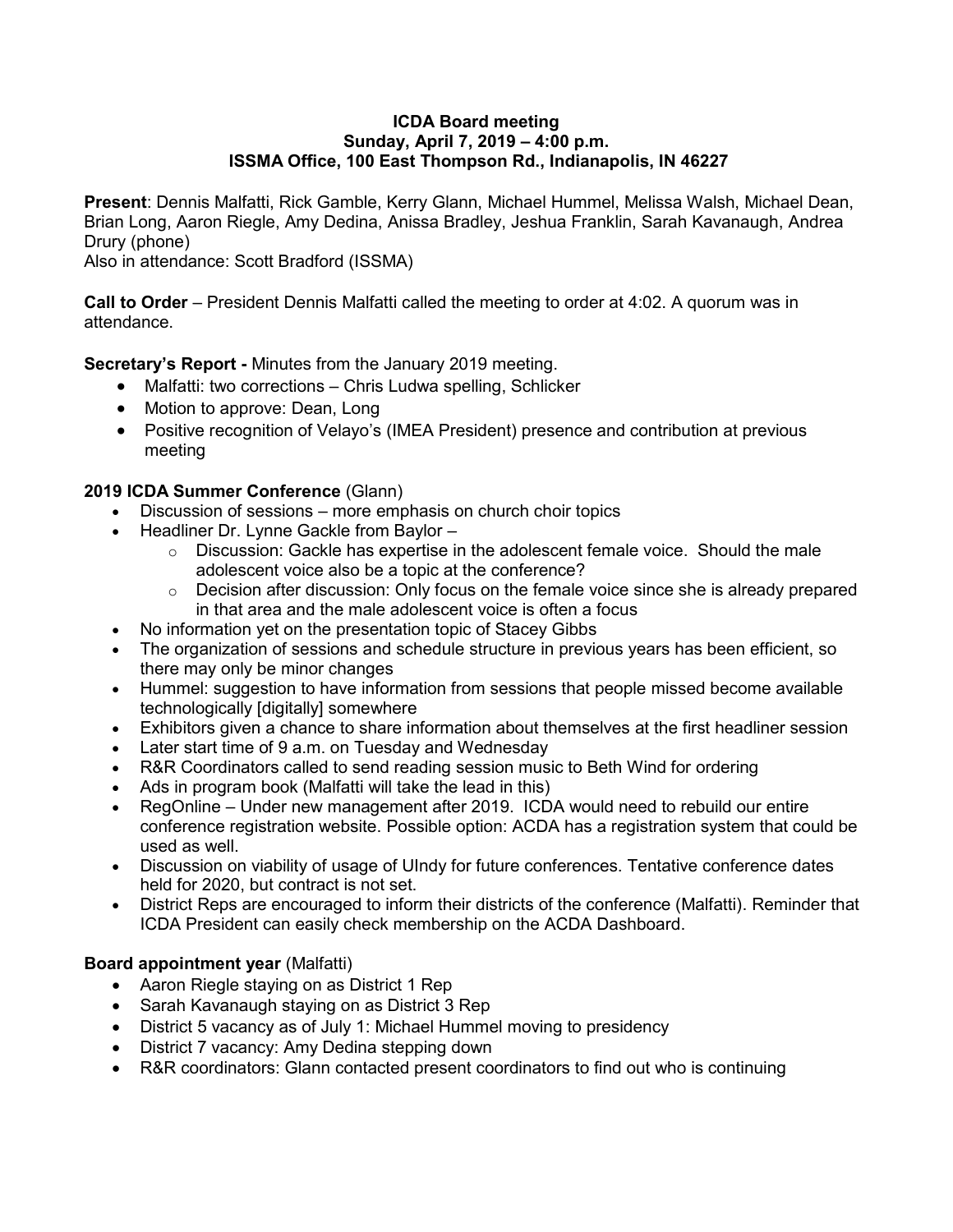### **Treasurer's Report**

- Paula Alles not present no budget approval at this meeting
- Quarterly report
	- $\circ$  Additional income expected (\$770.00) from All-State choir 2018 delayed checks
	- o Total assets: \$39,222.18
	- o Membership allotment from ACDA will be included in the June budget
	- o All-State income: over \$3000.00
	- $\circ$  Event budgets should include overhead costs to also cover general ICDA expenditure

### **All-State Choir 2019 Report** (Anissa Bradley)

- Area Chair meeting discussion review:
	- $\circ$  Raising fees (\$5.00 more than previously): school participation to \$30.00, audition fee to \$15.00, student participation fee to \$175.00
	- $\circ$  Chaperones paying more for food next year
	- o 84 schools participated in Indiana All-State
	- $\circ$  A few discrepancies between All-State budget and Treasurer's report to be examined between Bradley and Alles
	- $\circ$  Anticipated income for 2020 should be \$61,110.00 more than reported on the spreadsheet
	- $\circ$  Discussion regarding whether board approval is needed for raised fees considered unnecessary as it was already decided at the Area Chair meeting
- Sandra Snow is the guest conductor for All-State 2020. "Awake the Heart" is the audition piece (public domain). Choral Tracks will be making audition tracks which should be available by May.
- Looking for a collegiate group to perform for All-State Choir 2020. Suggestion to ask a college choir already performing at the IMEA conference. Hummel (IMEA liaison) will share when he finds out IMEA conference info.

#### **All-State Jazz** – no changes to report

*Notations* (Chuck Bradley - via Anissa Bradley & Malfatti)

- Deadline for submissions today
- Spring edition focused on R&R Coordinators
- E-learning ideas to be included

#### **IMEA Report** (Hummel)

- Last meeting was focused on getting the schedule together for the conference
- Hummel is continuing as liaison next year
- IMEA Show Choir event expected to try again next year

#### **Business from previous meeting** (Malfatti)

- Membership Coordinator discussion on the necessity of this position
	- o President and President-Elect now have access to membership on ACDA Dashboard
	- o ICDA has district representatives
	- $\circ$  Removing an office requires a board vote and then a vote from the full membership
	- $\circ$  Following the ensuing discussion, the decision is made:
		- Malfatti will create the proposal, vote with the board at the June meeting, and (pending approval) inform the larger membership at the conference luncheon
		- **•** The membership vote will then be sent electronically by email